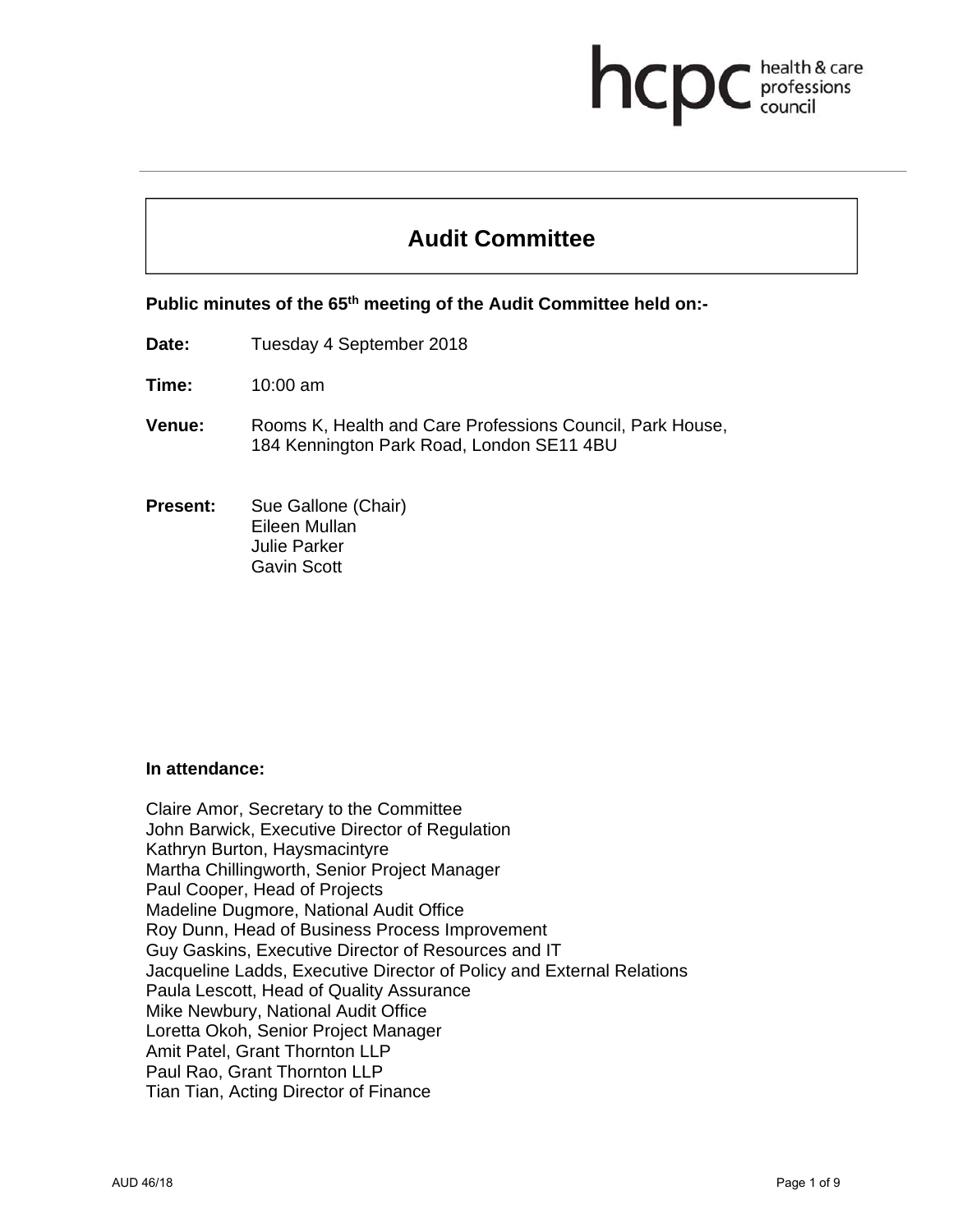# Part 1 - Public

#### **Item 1. Chairs welcome and introduction**

- 1.1 The Chair welcomed the Committee and Executive to the meeting.
- 1.2 The Committee noted its agreement by correspondence that, while Stephen Cohen serves as Deputy Chair of Council, Sue Gallone will act as Chair of the Audit Committee.
- 1.3 The Committee welcomed Gavin Scott to his first meeting of the Audit Committee as a member.

#### **Item 2. Apologies for absence**

2.1 No apologies were received.

#### **Item 3. Approval of agenda**

3.1 The Committee approved the agenda.

# **Item 4. Declarations of members' interests**

4.1 The Committee had no interests to declare.

### **Item 5. Minutes of the Audit Committee meeting of 12 June 2018 (report ref: AUD 32/18)**

- 5.1 The Committee received the draft minutes from its meeting held on 12 June 2018.
- 5.2 The Committee agreed that minute 7.v.2 should be amended to correct registration project phase two to phase one, as this was an error. The Committee agreed the minutes subject to this amendment.

#### **Item 6 - Matters arising (report ref: AUD 33/18)**

6.1 The Committee noted those matters arising from the meeting held on 12 June 2018.

#### **Item 7. Strategic Risk Register (report ref: AUD 34/18)**

- 7.1 The Committee received a paper from the Executive.
- 7.2 The Committee noted the following points:-
	- the presented draft of the register takes into account feedback from the Committee and all members of SMT;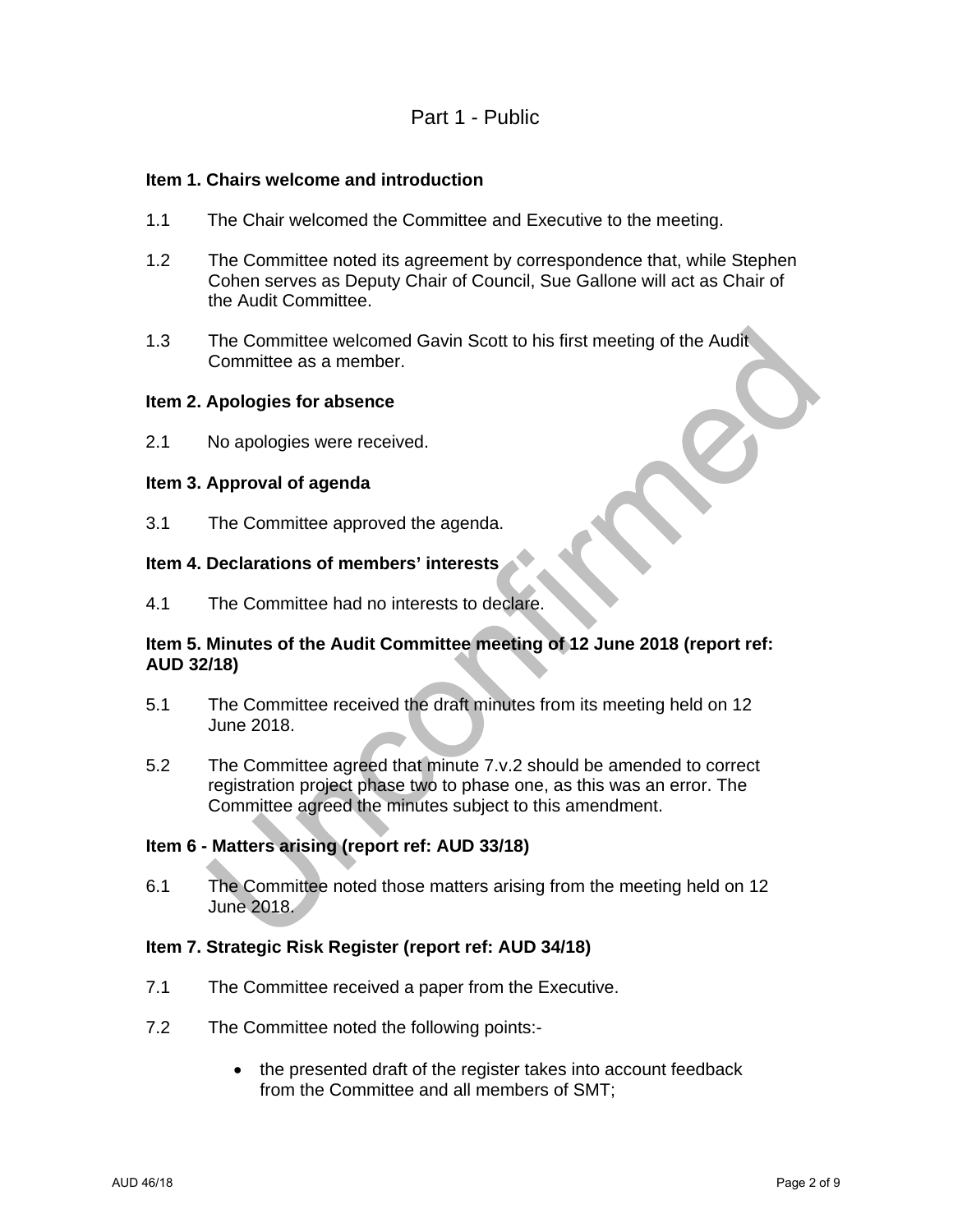- a further piece of work to add timelines and responsibilities to the planned actions will be completed shortly;
- the risks are collectively owned by the SMT, with the Chair having joint ownership for risk five;
- SMT will review the strategic risks monthly. This frequency will be reviewed after six months; and
- the strategic risks will be included in future performance reports to Council.
- 7.3 The Committee noted that strategic risk three, 'failure to be a trusted regulator and meet stakeholder expectations', groups all stakeholders together with the same mitigations and risk score. The Executive agreed that the risk priority for stakeholder groups will vary and that representing this in the register will be explored.
- 7.4 The Committee discussed the HCPC's risk appetite and how this is represented in the register. It was noted that the HCPC currently has a low risk appetite across all risks. The Committee agreed that if this was to remain the approach to risk appetite, all target risks levels in the register need to be green. The Committee agreed that the Council should seek to review the HCPC's risk appetite when the strategic risk register is agreed.
- 7.5 The Executive clarified that the target risk rating is the expected risk score once the planned actions listed are in place.
- 7.6 In response to a question, it was noted that definitions for risk levels exist in the enterprise risk register. It was agreed that these definitions would be included in the strategic risk register for reference.
- 7.7 The Committee discussed the SMT's regular consideration of the register and the collective SMT risk ownership denoted in the register. It was clarified that this collective responsibility includes the Chief Executive as a member of the SMT.
- 7.8 The Committee agreed that the development of an organisational strategy should be included as a mitigation to risk four.
- 7.9 The Committee agreed to recommend the strategic risk register to Council for adoption, recognising that it will be developed and refined over time.

#### **Item 8.i. Internal Audit Report - Strategic and Operational planning (report ref: AUD 35/18)**

8.i.1 The Committee received a paper from Grant Thornton LLP.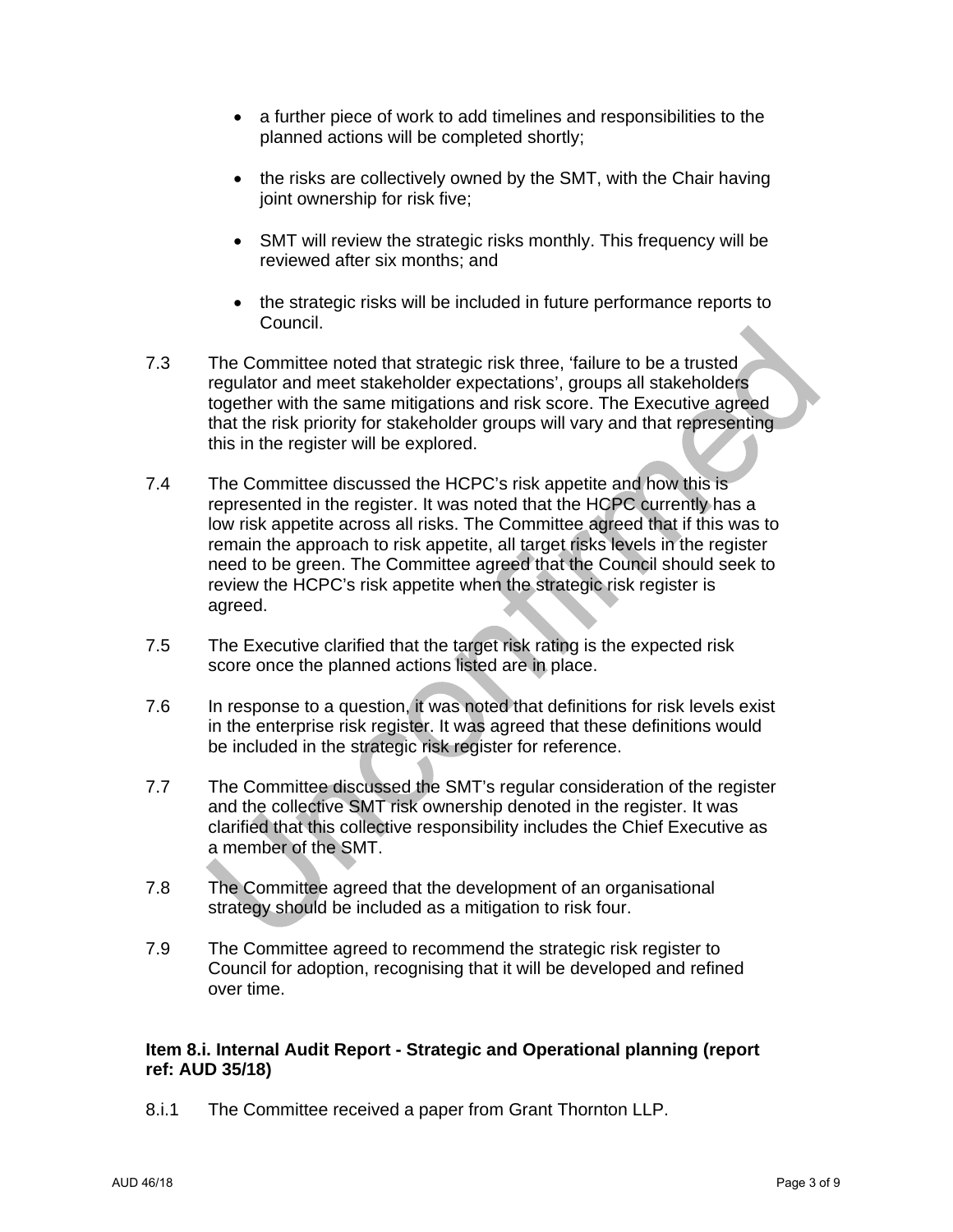- 8.i.2 Grant Thornton provided the committee with an overview of the review's findings. It was noted that overall the report was positive with resulting recommendations agreed by management.
- 8.i.3 The Committee noted that the review was originally scheduled for 2017/18, but was deferred due to transformation activity taking place.
- 8.i.4 Grant Thornton were requested to amend the report to reflect that the SMT is comprised of four members instead of the three listed. This includes the Chief Executive.
- 8.i.5 The Committee noted the report.

#### **Item 8.ii. Internal Audit Report – Phase 1 Registration Project (report ref: AUD 36/18)**

- 8.ii.1 The Committee received a paper from Grant Thornton LLP.
- 8.ii.2 Grant Thornton provided the Committee with an overview of the review's findings. The Committee noted that the review found that the project governance for phase one of the project had been appropriate with areas of good practice identified.
- 8.ii.3 The Committee noted the recommendation that the HCPC should clarify the project management methodology to be followed for future projects. It was noted that a change in methodology would require employee training with attached costs.
- 8.ii.4 The Committee asked Grant Thornton if the project was in a good place to proceed with phase two. It was noted that such a judgement was outside the scope of the review, but that assurance could be taken on the suitability of project governance arrangements for phase two.
- 8.ii.5 The Committee noted that the report followed Grant Thornton's new report structure. Grant Thornton have amended the structure to enable a more value adding collaborative approach with clients on recommendations. The Committee considered that this was less beneficial to Audit Committees as the identified issues to be addressed are less clear.
- 8.ii.6 The Committee noted the report.

#### **Item 8.iii. Internal Audit Report – 5 Year Plan model financial analysis (report ref: AUD 37/18)**

8.iii.1 The Committee received a paper from Grant Thornton LLP.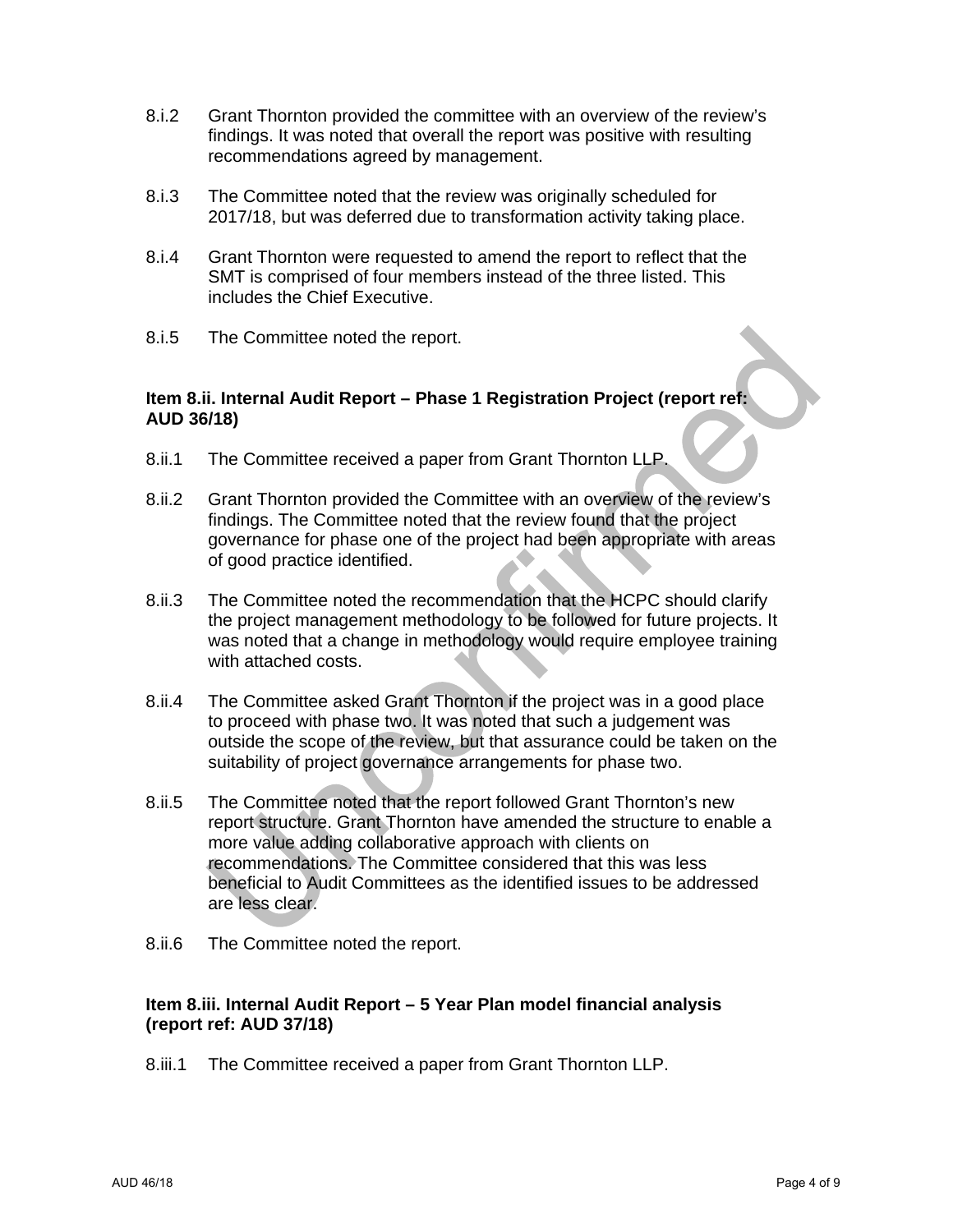- 8.iii.2 The Committee noted that the review had been reported to Council in July 2018 and the analysis informed the Council's consideration of the 5 year plan.
- 8.iii.3 The Committee noted the paper.

#### **Item 8.iv. Internal Audit progress report 2018-19 (report ref: AUD 38/18)**

- 8.iv.1 The Committee received a paper from Grant Thornton LLP.
- 8.iv.2 The Committee noted that the Registration project review was not included in the progress report as it was a different sort of audit.
- 8.iv.3 The Committee discussed the high level specification for a review of the 186 Kennington Park Road project as requested by the Committee in June 2018. The Committee noted that not all areas listed in the specification would be relevant for the HCPC.
- 8.iv.4 The Committee agreed that the aim of the review should be to asses if appropriate challenge and governance was in place when key decisions were made, in order to ensure the right measures are in place in future. It should also asses if the expected benefits of the project set out in the business case have been realised.
- 8.iv.5 The Committee noted that a wider look at the HCPC's approach to its estate is scheduled for the December 2018 meeting of Council. This paper will address some questions not in the scope of the internal audit review.
- 8.iv.6 The Committee agreed that the review should be included as part of the internal audit plan for 2018-19, with the sponsor being the Executive Director of IT and Resources. The Committee agreed to receive the terms of reference for the review by correspondence once developed as well as its expected completion date.
- 8.iv.7 The Committee noted the report.

#### **Item 9. Internal Audit recommendation tracker (report ref: AUD 39/18)**

- 9.1 The Committee received a paper from the Executive.
- 9.2 The Committee noted that the outstanding action from the 2015-16 audit cycle has been completed.

#### **Item 10. Regulation of Social Workers project - grant assurance (report ref: AUD 40/18)**

10.1 The Committee received a paper from the Executive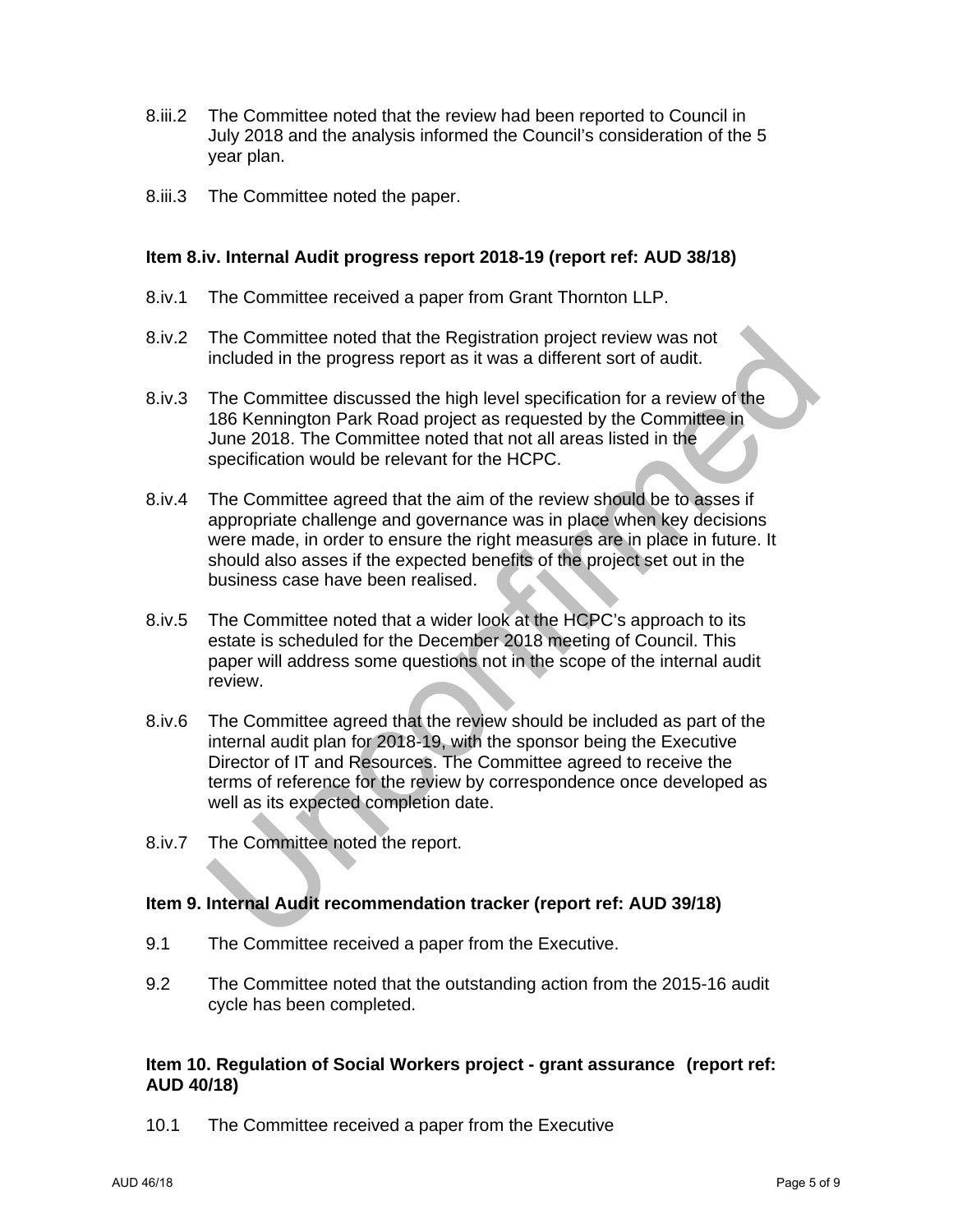- 10.2 The Committee noted that the paper had been requested by correspondence following discussion of a risk of grant claim non-payment at the June 2018 Committee meeting.
- 10.3 The Committee noted that the Executive is in regular contact with the commercial lead for Department for Education (DfE) and that the process for claiming against the grant has been agreed.
- 10.4 The Committee noted the governance arrangements in place for claims against the grant.
- 10.5 The Committee asked whether the grant is subject to formal audit by DfE and any VAT implications. The Executive advised that this is not thought to be the case but that they would return to the Committee with assurance on those points.
- 10.6 The Committee noted the claim against the grant for part of the redundancy costs for the EMT restructure. It was noted that further budget is included for any additional redundancy costs. It is not anticipated that the budget line for this item will be exceeded.
- 10.7 The Committee noted that the inclusion of printing and stationary in the breakdown of costs appendix circulated to the Committee was an error and that a line for communications was omitted.
- 10.8 The Committee discussed the risk to the HCPC of the project being significantly delayed or not going ahead. It was noted that the Executive has been clear that when the grant money is exhausted further work on the project will stop until more funds are provided. There is also provision for the HCPC to retain a proportion of fee income should the transfer of social workers be significantly delayed.
- 10.9 The Committee discussed a future gateway review of the project. It was noted that further internal DfE project reviews will take place but that a formal gateway review is not currently anticipated. This would be for the government to determine need.
- 10.10 The Committee noted the report.

# **Item 11. Budget timetable 2019-20 (report ref: AUD 41/18)**

- 11.1 The Committee received a paper from the Executive
- 11.2 The Committee noted that it is proposed that the Council consider an early draft of the budget in February 2018, rather than the Audit Committee considering this in January.
- 11.3 The Committee discussed the suitability of having the Chair of Audit Committee at the Executive's budget discussions in January, as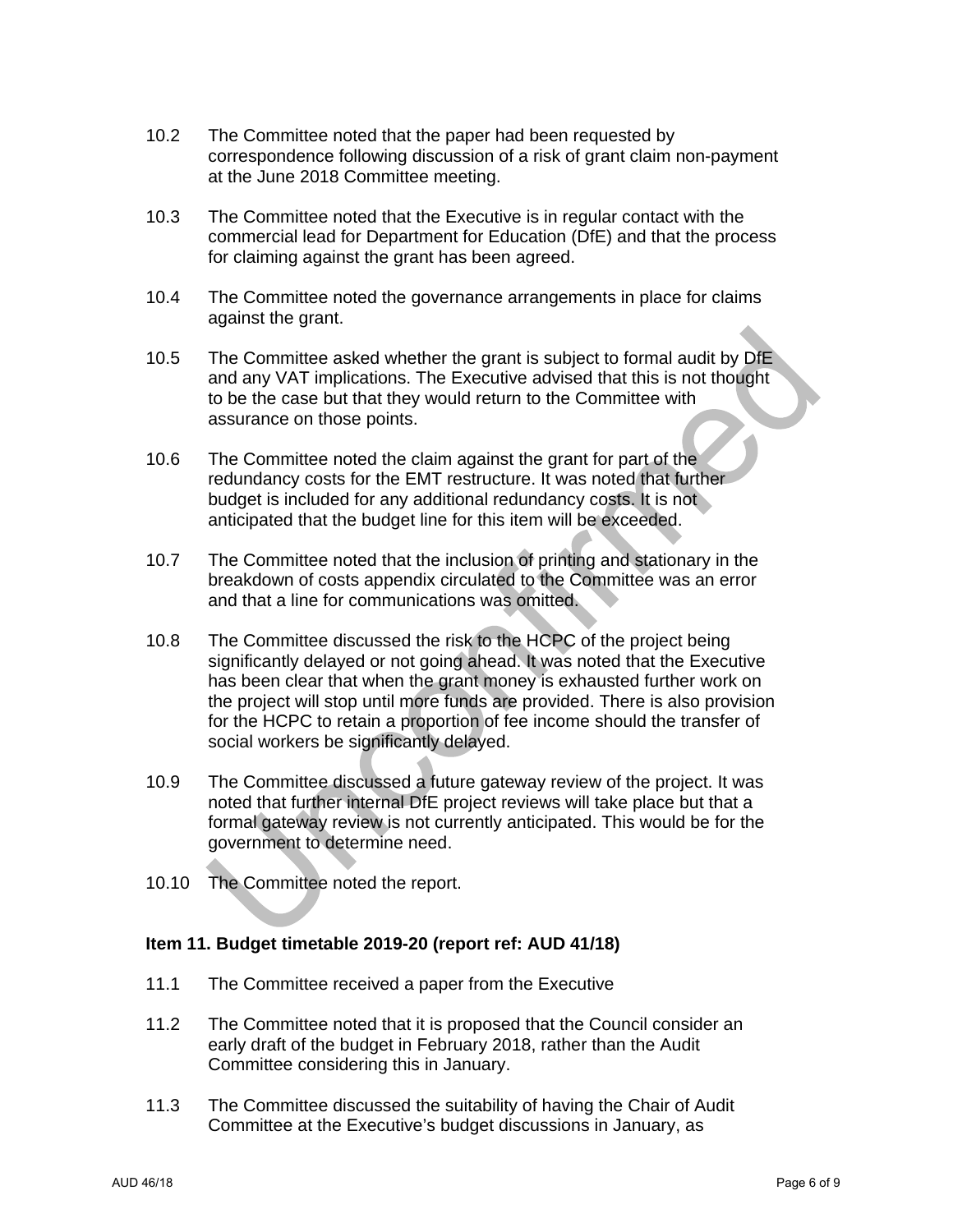independence needs to be maintained. It was noted that this approach has been helpful for resolving issues earlier in the process and provides the Chair of Council and Chair of the Audit Committee with assurance as to the appropriate challenge and debate in the budget setting process.

11.4 The Committee agreed to recommend the budget-setting timetable to Council for agreement.

#### **Item 12. Quality Assurance department update**

- 12.1 The Committee received a verbal overview of the development of the Quality Assurance (QA) Department form the Head of Quality Assurance. The following points were noted:-
	- the QA Department is formed of three regulatory QA teams, Complaints and Business Process Improvement. The QA teams used to sit within the regulatory departments;
	- the QA Department was established in June 2018, work since then has focused on supporting employees impacted by the change and establishing suitable working relationships with the regulatory departments;
	- workplans have been agreed for the QA teams, and non QA activity is being separated and handed back to the regulatory departments; and
	- the QA department is aiming to move away from compliance and performance management and focus more on assurance. In the longer term best practice in QA will be explored.
- 12.2 The Committee noted that a report on the QA Department will be presented to the Audit Committee in November and Council in December 2018.
- 12.3 The Committee noted that four roles in the Department structure are listed as vacant. The Committee asked if the workplan delivery is impacted by these vacancies. It was noted that recruitment is currently underway and that the Executive are confident that these positions will be filled.

#### **Item 13.i. Social Work Risk Register (report ref: AUD 42/18)**

- 13.i.1 The Committee received a paper from the Executive
- 13.i.2 The Committee requested that risk 15.4 be updated to reflect the information provided to the Committee about grant spend governance.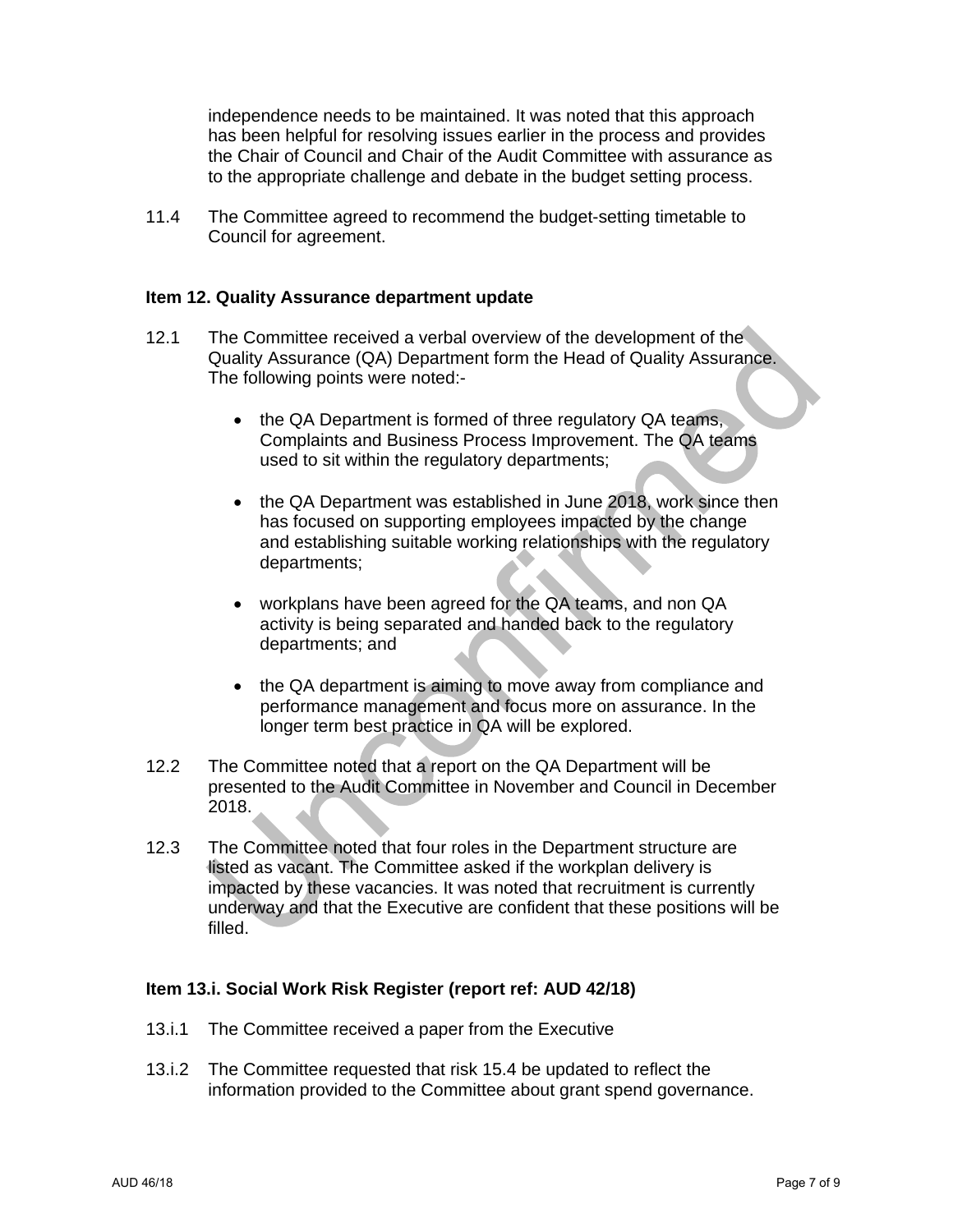- 13.i.3 The Committee asked the Executive to consider including target risk scores for the social worker risk register. The risk of the project being cancelled was also suggested for inclusion.
- 13.i.4 The Committee discussed its consideration of the operational risk register. It was agreed that the Committee would not regularly receive this register, but that the Executive should flag significant changes to its risks to the Committee as needed. It was agreed that the Committee would receive the strategic risk register at every meeting, with the executive summary focusing on what has changed since the last iteration.
- 13.i.5 The Committee noted the report.

# **Item 13.ii. Business Process Improvement report (report ref: AUD 43/18)**

13.ii.1 The Committee noted this item.

#### **14. Any other business**

- 14.1 The Committee discussed its scheduled meeting on 17 January 2019. It was agreed that the Committee would hold a workshop on this date focusing on the HCPC's risk appetite. Grant Thornton agreed to facilitate this workshop, bringing its experience of other organisations' approach to risk appetite. The NAO and Haysmacintyre agreed to input into the session.
- 14.2 The Committee noted the high level of development activity taking place at the HCPC and asked about the impact this is having. Executive Directors confirmed that business as usual is continuing and performance is monitored regularly.

# **15. Date and time of next meeting:**

15.1 Tuesday 20 November 2018, 9.30 am

#### **16. Resolution**

The Committee is invited to adopt one or more of the following:

'The Committee hereby resolves that the remainder of the meeting shall be held in private, because the matters being discussed relate to one or more of the following;

- (a) information relating to a registrant, former registrant or applicant for registration;
- (b) information relating to an employee or officer holder, former employee or applicant for any post or office;